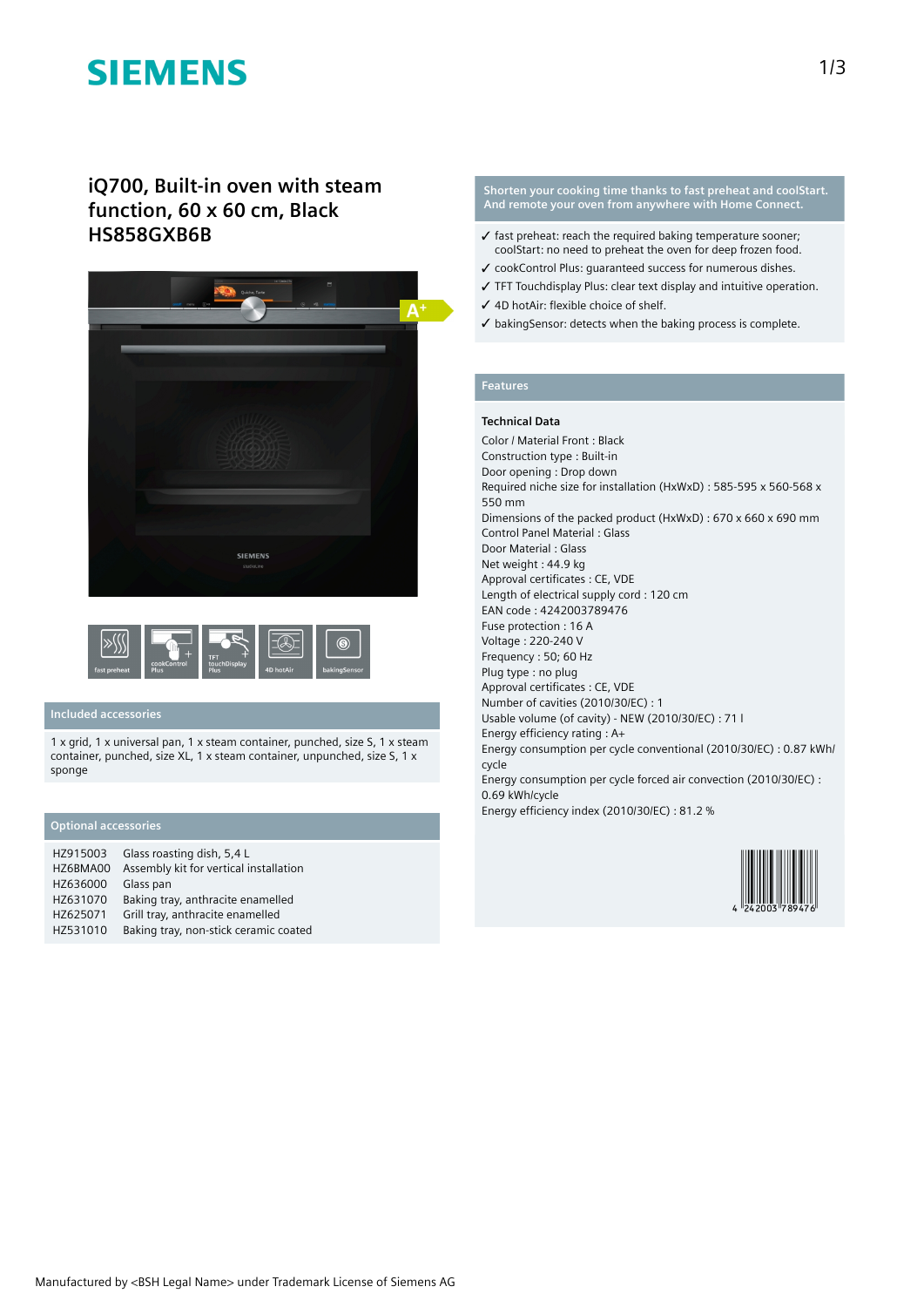# **SIEMENS**

# **iQ700, Built-in oven with steam function, 60 x 60 cm, Black HS858GXB6B**

## **Features**

#### **Design**

- 5.7" TFT touchDisplay Plus
- 5 shelf positions in oven
- Stainless steel control dial
- Cavity inner surface: enamel anthracite
- Drop down oven door, softClose, softOpen
- ●
- studioLine Black Steel Design

#### **Features**

- Digital temperature display with proposal
- Actual temperature display
- Heating-up indicator
- Temperature probe
- ●
- Control panel lock
- Automatic safety switch off
- Residual heat indicator
- Start button
- Door contact switch
- ● WLAN - Home connect enabled
- cookControl Plus
- bakingSensor
- roastingSensor Plus
- ●
- Electronic oven clock timer
- Multilevel LED Illumination, LED light, Light on/off when door opened/closed
- Tank empty indicator
- Integral cooling fan

#### **Cleaning**

- EcoClean Direct : ceiling, back panel, side liners
- ecoClean programme

## **Programmes/functions**

- Combi-steam oven with 15 PC heating methods: 4D hot air, hotairGentle, conventional top & bottom heating, Conventional heat Gentle, hot air grilling, full width grill, half width grill, Pizza setting, coolStart, bottom heat, intensive conventional heat, low temperature cooking, keep warm, dehydrate, plate warming
- Additional functions:
- Descaling programme
- Drying function
- autom. boiling point detection
- ●
- Fast preheat
- coolStart

#### **Accessories**

- 1 x steam container, punched, size S, 1 x steam container, punched, size XL, 1 x steam container, unpunched, size S, 1 x grid, 1 x sponge, 1 x universal pan
- 3 level telescopic shelf rails, full extension, Stop function

### **Technical information**

- Temperature range 30 °C 250 °C
- 1 l Water tank capacity:
- Energy efficiency rating (acc. EU Nr. 65/2014): A+
- Energy consumption per cycle in conventional mode: 0.87 kWh ● Energy consumption per cycle in fan-forced convection mode: 0.69 kWh
- Number of cavities: Main cavity
- Heat source: electrical
- Cavity volume: 71 litres
- Location of water tank: Outside cavity
- Total connected load electric: 3.45 KW
- 120 cm Cable length
- Nominal voltage: 220 240 V
- Appliance dimension (hxwxd): 595 mm x 594 mm x 548 mm
- Niche dimension (hxwxd): 585 mm 595 mm x 560 mm 568 mm x 550 mm
- Please refer to the dimensions provided in the installation manual